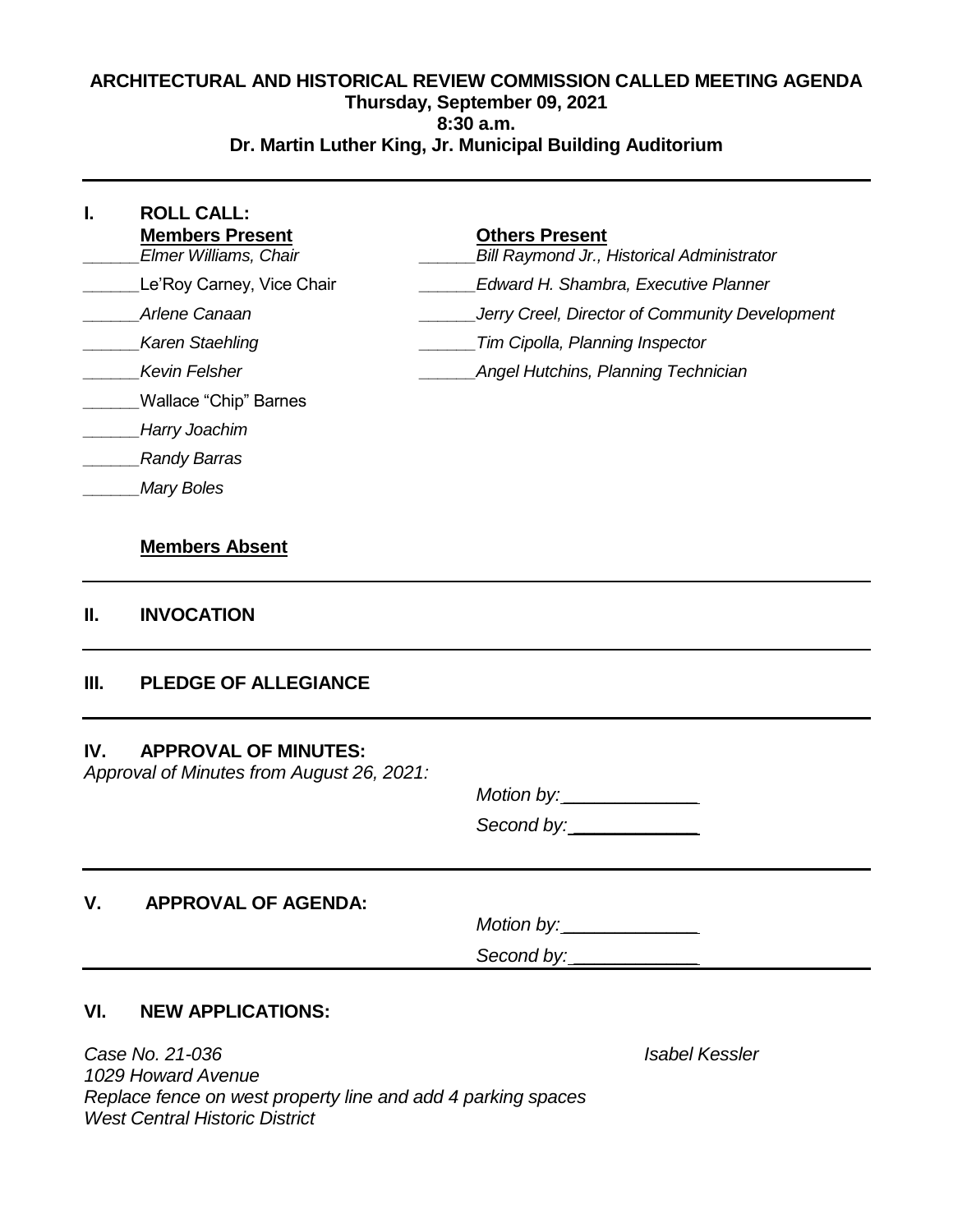ARCHITECTURAL AND HISTORICAL REVIEW COMMISSION September 09, 2021 Agenda Page 2

Case No. 21-037 Alison Lynd 1042 Howard Avenue Add 48"X36" sign to replace pre-existing sign West Central Historic District

### **VII. PENDING APPLICATIONS:** None

#### **VIII. MINOR CERTIFICATE OF APPROPRIATENESS:**

Case No. 21-44A St Joseph Society 803 Division Street Replace shingles like for like Historic Landmark

Case No. 21-45A Mike Woods 148 Hopkins Blvd Replace soffit & fascia like for like West Central Historic District

Case No. 21-46A SBD, LLC 125 Lameuse Street Exterior repairs from hurricane damage like for like Downtown Historic District

Case No. 21-47A Van Marske 309 Seal Avenue Add walls & 11x30 lean to in rear Historic Landmark Setting

**IX. NEW BUSINESS:** None